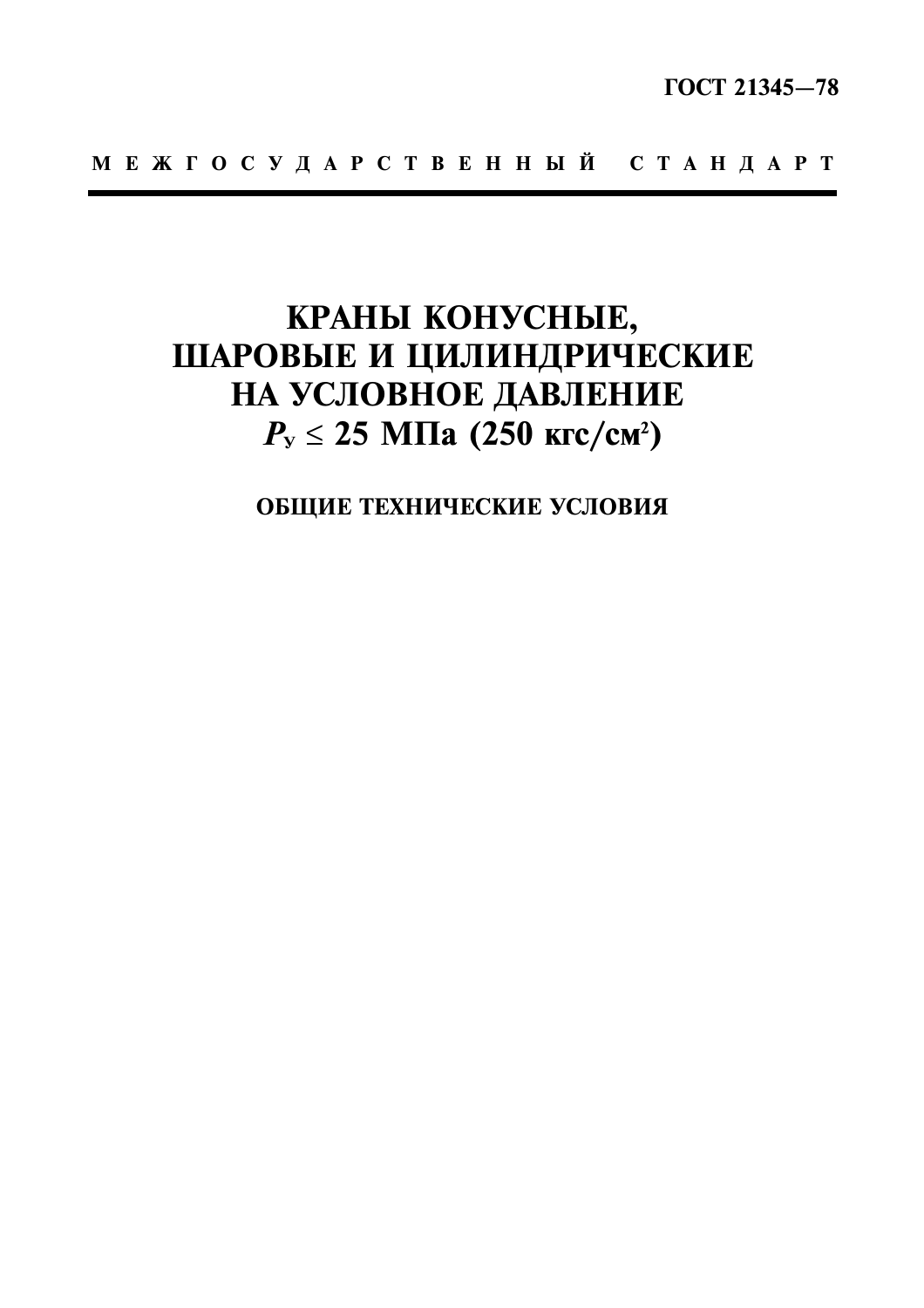# КРАНЫ КОНУСНЫЕ. ШАРОВЫЕ И ЦИЛИНДРИЧЕСКИЕ НА УСЛОВНОЕ ДАВЛЕНИЕ  $P_v$  ≤ 25 МПа (250 кгс/см<sup>2</sup>)

#### Общие технические условия

ГОСТ  $21345 - 78$ 

Lifting-plug, ball and cylindrical cocks for  $P_{\text{nom}} t_0 \leq 25 \text{ MPa}$  (250 kgf/cm<sup>2</sup>). General specifications

MKC 23, 060 OKII 37 0000

#### Дата введения 01.01.80

Настоящий стандарт распространяется на конусные, шаровые и цилиндрические краны общепромышленного назначения на условное давление  $P_v \le 25$  МПа (250 кгс/см<sup>2</sup>), изготавливаемые лля нужл наролного хозяйства и экспорта.

Дополнительные требования для экспорта, в том числе в страны с тропическим климатом по ГОСТ 26304.

Стандарт не распространяется на краны для специальных условий эксплуатации: АЭС, работающие в режиме регулирования, краны из сталей, стойких к сульфидному коррозионному растрескиванию, из неметаллических материалов, футерованные и сантехнические.

(Измененная редакция, Изм. № 3).

# 1. ТЕХНИЧЕСКИЕ ТРЕБОВАНИЯ

1.1. Краны должны изготовляться в соответствии с требованиями настоящего стандарта, технических условий на конкретные краны по рабочим чертежам, утвержденным в установленном порядке.

1.2. Основные параметры — по ГОСТ 9702.

1.1, 1.2. (Измененная релакция, Изм. № 3).

1.3. Условные, пробные и рабочие давления — по ГОСТ 356.

1.4. Присоединительные размеры и размеры уплотнительных поверхностей фланцев - по ГОСТ 12815 и (или) по рабочим чертежам, утвержденным в установленном порядке.

# (Измененная редакция, Изм. № 3).

1.5. Строительные длины — по ГОСТ 14187 и нормативно-технической документации (НТД) на конкретные краны.

1.6. Муфтовые концы — по ГОСТ 6527.

1.7. Цапковые концы — по ГОСТ 2822.

Штуцерные концы — по ГОСТ 13955.

Концы под приварку — по рабочим чертежам, утвержденным в установленном порядке.

#### (Измененная релакция, Изм. № 3).

1.8. Фланцевые краны должны изготовляться с отверстиями в присоединительных фланцах.

По заказу потребителей допускается изготовление присоединительных фланцев без отверстий под болты и шпильки.

1.9. Отклонение от параллельности уплотнительных поверхностей присоединительных фланцев кранов на кажлые 100 мм лиаметра не лолжно превышать значений, указанных в табл. 1.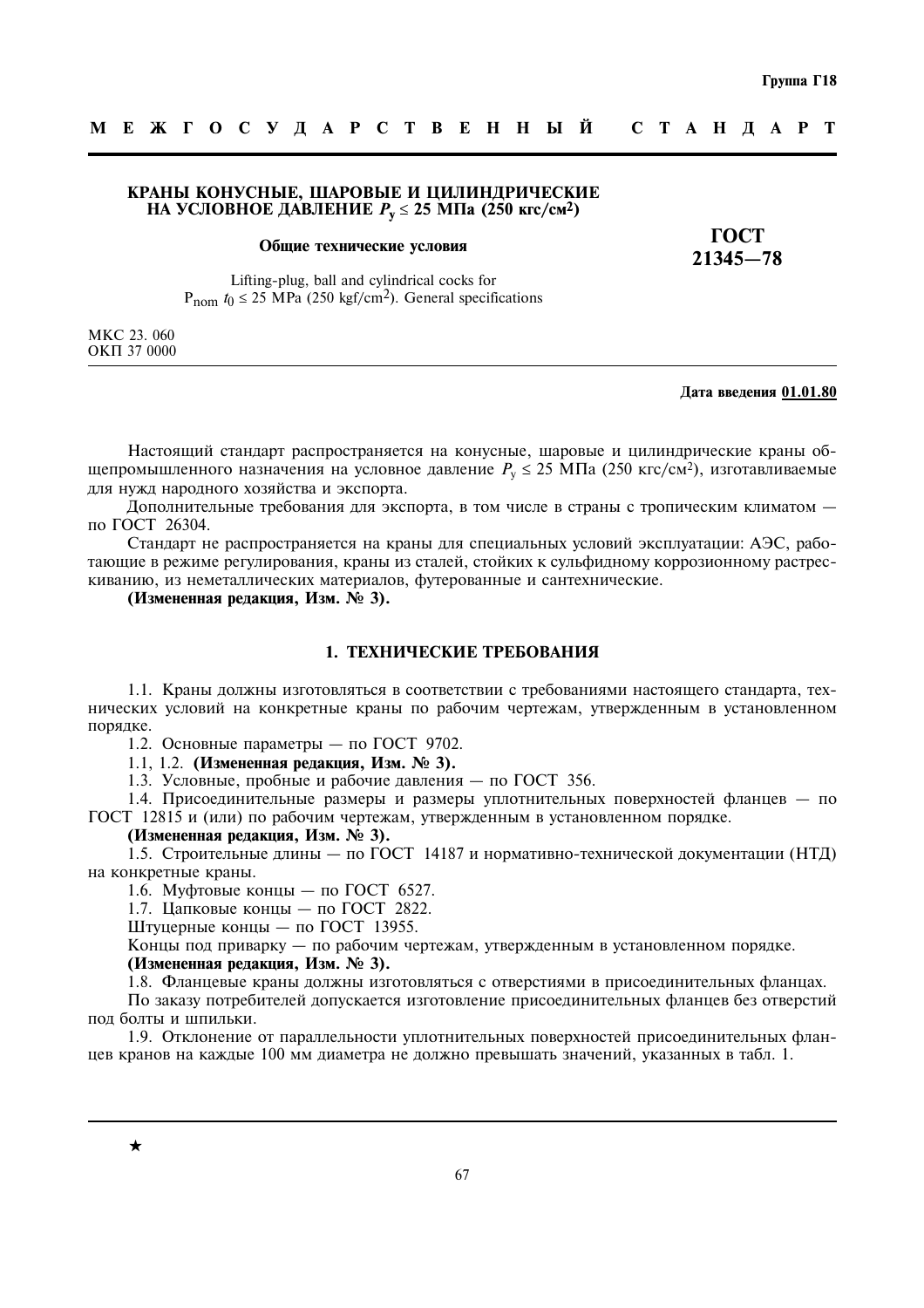Таблица 1

| Условное давление $P_v$ , МПа (кгс/см <sup>2</sup> ) | Условный проход $D_v$ | Отклонения от параллельности |  |  |
|------------------------------------------------------|-----------------------|------------------------------|--|--|
| До 1,6 (16) включ.                                   | До 200 включ.         | 0,20                         |  |  |
|                                                      | $C_B$ , 200           | 0,30                         |  |  |
| 2,5; 4,0(25, 40)                                     | Все размеры           | 0.20                         |  |  |
| $6,4(64)$ и свыше                                    | До 200 включ.         | 0,10                         |  |  |
|                                                      | $C_B$ , 200           | 0,15                         |  |  |

Размеры в миллиметрах

# (Измененная редакция, Изм. № 1).

1.10. Оси резьб в муфтах, цапках и штуцерах проходных кранов должны составлять угол 180°. а трехходовых — 90°. Предельное отклонение — не более  $\pm 1^{\circ}$ .

# (Измененная редакция, Изм. № 3).

1.11. Прохолные краны, прелназначенные лля газа, лолжны иметь упор, ограничивающий поворот пробки от полного открывания до полного закрывания крана в пределах 90°.

1.12. Поворот пробки для закрывания кранов, имеющих ограничение поворота пробки, должен производиться по часовой стрелке.

1.13. В кранах, имеющих пробку с квадратом «под ключ», на торце квадрата должно быть указано расположение проходных отверстий в пробке по ГОСТ 4666.

В проходных и пробно-спускных кранах, имеющих пробку с ручкой или барашком, направление ручки или барашка должно соответствовать направлению прохода в пробке, если нет других указателей поворота.

1.14. Метрическая резьба - по ГОСТ 24705 с полями допусков по ГОСТ 16093. Сбег резьбы, проточки, недорезы и фаски - по ГОСТ 10549.

1.15. Трубная цилиндрическая резьба — по ГОСТ 6357.

1.16. Неуказанные допуски соосности и симметричности - по 11-й степени точности ГОСТ 24643.

Отклонения обрабатываемых угловых размеров, не ограниченных допусками, не должны превышать допуска по AT'α13 по ГОСТ 8908.

Предельные отклонения радиусов обрабатываемых поверхностей, не ограниченных допусками, по классу «очень грубый» ГОСТ 25670\*.

#### (Измененная редакция, Изм. № 1, 3).

1.17. Предельные отклонения размера «под ключ» для необработанных литых шестигранных поверхностей деталей не должны превышать указанных в табл. 2.

Таблина 2

| В миллиметрах         |             |             |             |                       |
|-----------------------|-------------|-------------|-------------|-----------------------|
| Номинальный размер    | От 19 до 30 | От 32 до 50 | От 55 до 60 | От 70 до 105          |
| Предельное отклонение |             |             | $-2.4$      | $-\lambda$ . $\delta$ |

1.18. Вмятины и заусенцы на поверхности резьбы, препятствующие навинчиванию проходного калибра, не допускаются.

Для метрических резьб, выполняемых с полями допусков 8g и 7H, и трубных резьб, выполняемых по классу точности В, не допускаются рванины и выкрашивания на поверхности резьб, выходящие по глубине за пределы среднего диаметра резьбы и имеющие общую протяженность по длине более половины витка.

На метрических резьбах, выполняемых с полями допусков 6g и 6H, и трубных резьбах, выполняемых по классу точности А, на резьбах деталей из коррозионно-стойких и жаростойких сталей, независимо от класса точности и поля допуска резьбы, вмятины, заусенцы и выкрашивания не допускаются.

\* С 1 января 2004 г. ввелен в лействие ГОСТ 30893.1-2002.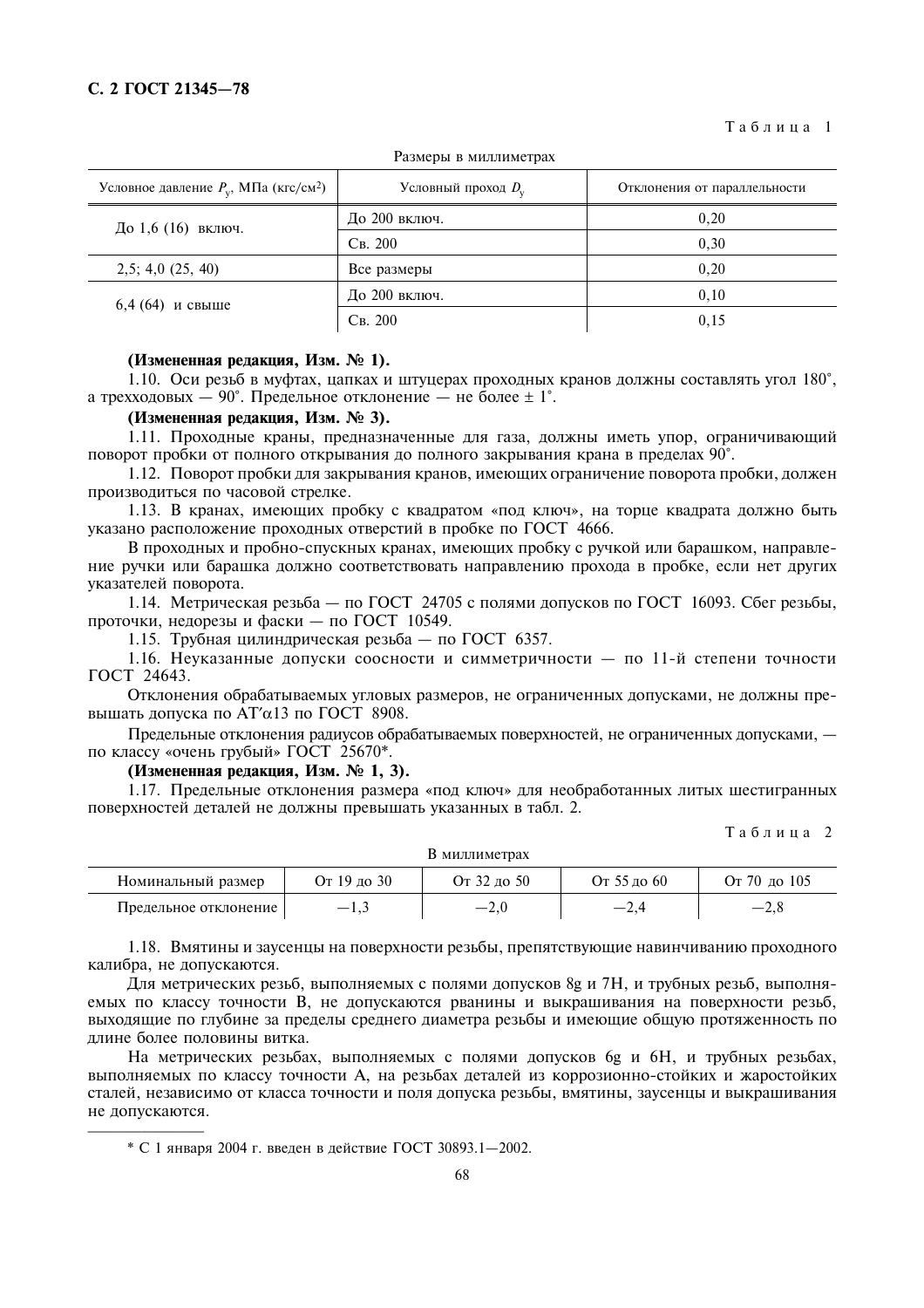На резьбовых втулках, заготовки для которых изготовляются литьем, не допускается более трех раковин размером и глубиной до 3 мм на последнем витке с каждой стороны.

1.19. Проверка качества термообработки измерением твердости не должна вести к порче рабочих поверхностей леталей.

При невозможности определения твердости без повреждения рабочих поверхностей допускается проводить проверку на образце-свидетеле из того же материала.

1.20. Сварные швы должны быть очищены от шлака и брызг. Переход от основного металла к наплавленному должен быть плавным, без надрезов и наплывов.

1.21. Перед сборкой все детали должны быть очищены от загрязнений.

Не допускаются к сборке детали, имеющие забоины и другие механические повреждения на рабочих поверхностях сопрягаемых деталей.

## (Измененная редакция, Изм. № 3).

1.22. Конусные уплотнительные поверхности корпусов и пробок перед сборкой должны быть осушены и покрыты тонким слоем бескислотной смазки.

Допускается смазку уплотнительных поверхностей не производить.

1.23. В собранных кранах шпильки должны быть завернуты до упора, концы болтов и шпилек должны выступать из гаек не менее чем на один шаг резьбы.

## (Измененная редакция, Изм. № 3).

1.24. После окончательного уплотнения асбестовой сальниковой набивки втулка (кольцо) сальника должна войти в гнездо не более чем на 30 %, а для резиновой набивки - не более чем на 60 % своей высоты.

Величина погружения втулки (кольца) сальника в гнездо при применении других набивок согласно НТД на конкретные краны.

#### (Измененная редакция, Изм. № 1).

1.25. Материалы деталей и сварных швов, работающих под давлением, должны быть прочными и плотными. Негерметичность соединений деталей и узлов, работающих под давлением, не допускается

#### (Измененная редакция, Изм. № 3).

1.25а. Требования по герметичности затвора указывают в технических условиях на краны конкретных видов.

#### (Введен дополнительно, Изм. № 3).

1.26. Партия кранов, отгружаемых в один адрес по одному сопроводительному документу, должна сопровождаться не менее чем двумя комплектами эксплуатационной документации:

- паспортом:

- техническим описанием и инструкцией по эксплуатации.

В комплект кранов с невстроенными приводами должны дополнительно входить паспорт, техническое описание и инструкция по эксплуатации на привод.

По требованию заказчика изготовитель обеспечивает эксплуатационной документацией в необходимом количестве. Запрещается эксплуатация кранов при отсутствии эксплуатационной документации.

1.27. Показатели надежности, критерии отказов и предельного состояния должны быть указаны в технических условиях на краны конкретных видов.

1.26, 1.27. (Измененная редакция, Изм. № 3).

#### 2. ТРЕБОВАНИЯ БЕЗОПАСНОСТИ

2.1. Требования безопасности - по ГОСТ 12.2.063.

(Измененная редакция, Изм. № 1).

2.2. (Исключен, Изм. № 1).

#### 3. ПРИЕМКА

3.1. Для проверки соответствия кранов требованиям настоящего стандарта следует проводить приемосдаточные, периодические и типовые испытания.

# (Измененная редакция, Изм. № 3).

3.2. Приемосдаточным испытаниям должен подвергаться каждый кран до окраски. Краны подвергают внешнему осмотру и следующим проверкам: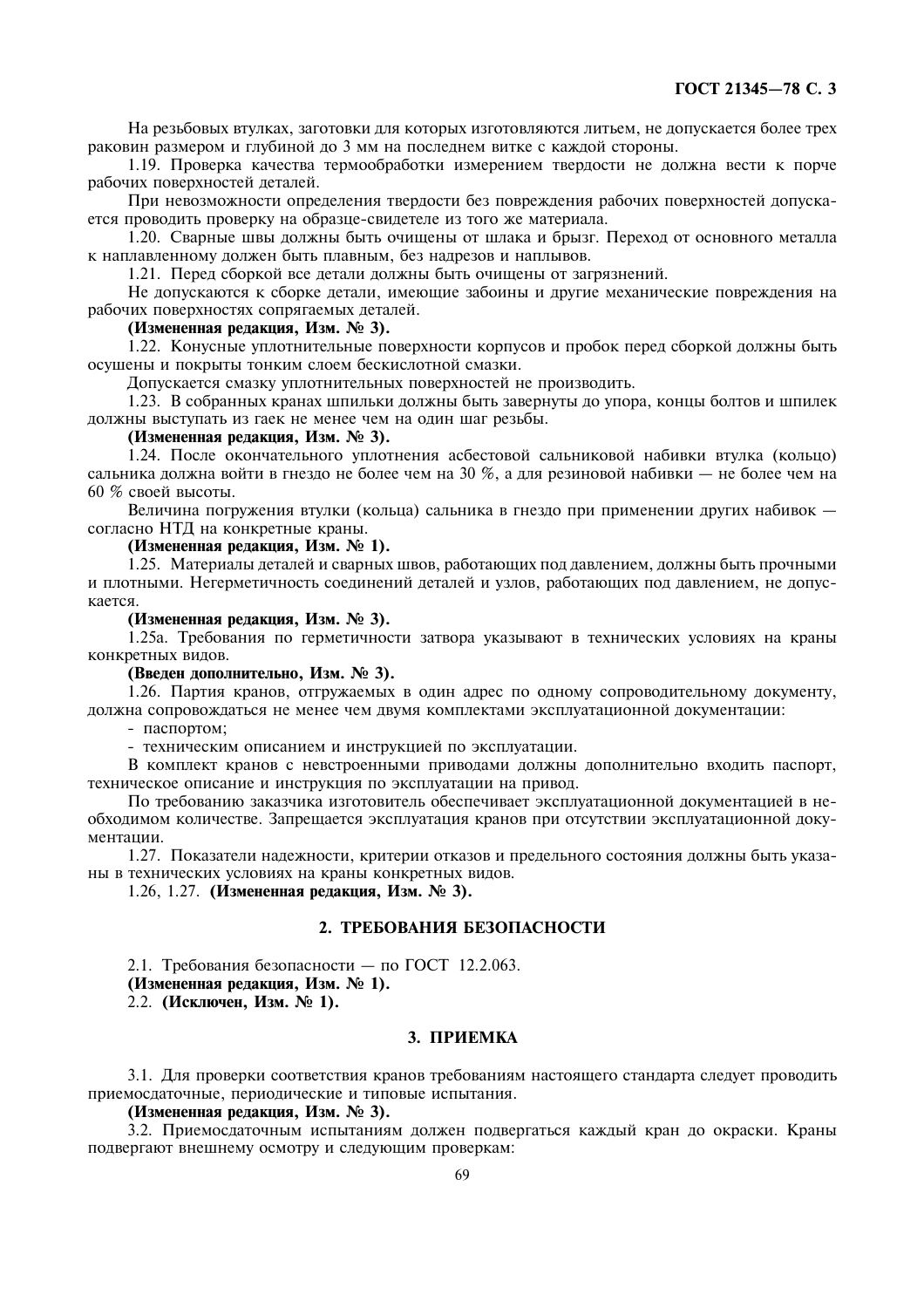- на прочность и плотность материала (п. 1.25) деталей и сварных швов, внутренние полости которых находятся под давлением среды;

- на герметичность затвора (п. 125а) сальниковых уплотнений и прокладочных соединений, уплотнений пневмо- и гилропривола, насоса, фильтра-осушителя, мультипликатора и лругих узлов и соелинений пневмо- и гилросистем:

- на работоспособность.

3.1, 3.2. (Измененная редакция, Изм. № 3).

3.3. Периодическим испытаниям должны подвергаться краны не реже одного раза в три года.

Объем выборки и контролируемые показатели — в соответствии с требованиями НТД на краны конкретных исполнений.

Лопускается замена периодических испытаний подконтрольной эксплуатацией или сбором информации об эксплуатационной надежности кранов.

## (Измененная редакция, Изм. № 1, 2, 3).

3.4. Типовые испытания должны проводиться при изменении конструкции или технологии изготовления кранов, если эти изменения могут повлиять на их технические характеристики и работоспособность изделий.

# (Измененная редакция, Изм. № 3).

# 4. МЕТОДЫ ИСПЫТАНИЙ

4.1а. Внешним осмотром проверяют комплектность изделия, полноту и правильность маркировки.

Контроль размеров, указанных на сборочном чертеже, проволят с помошью универсального или спениального измерительного инструмента.

4.16. Краны испытывают на стендах с использованием контрольно-измерительных средств. обеспечивающих заданные условия испытаний и погрешности измерений параметров.

4.1в. Предельные отклонения от номинальных значений измеряемых параметров, не указанные в технических условиях на краны конкретных видов, не должны превышать:

 $±$  5 % — для давления;

 $\pm$  5 % — для температуры;

 $\pm$  2 % — лля времени.

#### 4.1а-4.1в. (Введены дополнительно, Изм. № 3).

4.1. Проверка твердости термообработанных деталей (п. 1.19) — по ГОСТ 9012 и ГОСТ 9013.

4.2. Методы и объемы контроля сварных швов должны оговариваться в соответствующей конструкторской документации.

4.3. Испытания на прочность и плотность материала (п. 1.25) и сварных швов кранов должны проводиться водой пробным давлением  $(P_{\text{np}})$ . Давление должно подаваться в один из патрубков крана при заглушенных остальных патрубках. Положение затвора должно обеспечивать поступление воды во внутренние полости крана. Испытание пробно-спускных кранов должно проводиться при закрытом положении пробки и незаглушенном выходном патрубке.

Испытания на прочность и плотность материала кранов должны проводиться при постоянном давлении, затем давление снижают до условного или рабочего, при котором осматривают кран.

Лопускается:

- не снижать давление до условного (рабочего), а осматривать кран при пробном давлении;

- испытаниям на прочность и плотность материала подвергать краны как в собранном виде, так и отлельные летали.

Материал считают прочным, если не обнаружено механических разрушений или видимых остаточных деформаций.

Материал деталей и сварные швы считают плотными, если не обнаружено течи, потения.

4.4. Краны на  $P_p$  0,1 кгс/см<sup>2</sup>, предназначенные для газа, допускается испытывать на прочность и плотность материала воздухом давлением  $P_{\text{nn}}$  1,1 кгс/см<sup>2</sup>.

Контроль плотности проводят пузырьковым методом - способом обмыливания или погружением в воду.

4.2-4.4. (Измененная редакция, Изм. № 3).

4.5. При гидравлических испытаниях необходимо обеспечить вытеснение воздуха из внутренних полостей крана, пневмо- и гидропривода и других узлов.

Вода, оставшаяся после испытаний, должна быть удалена.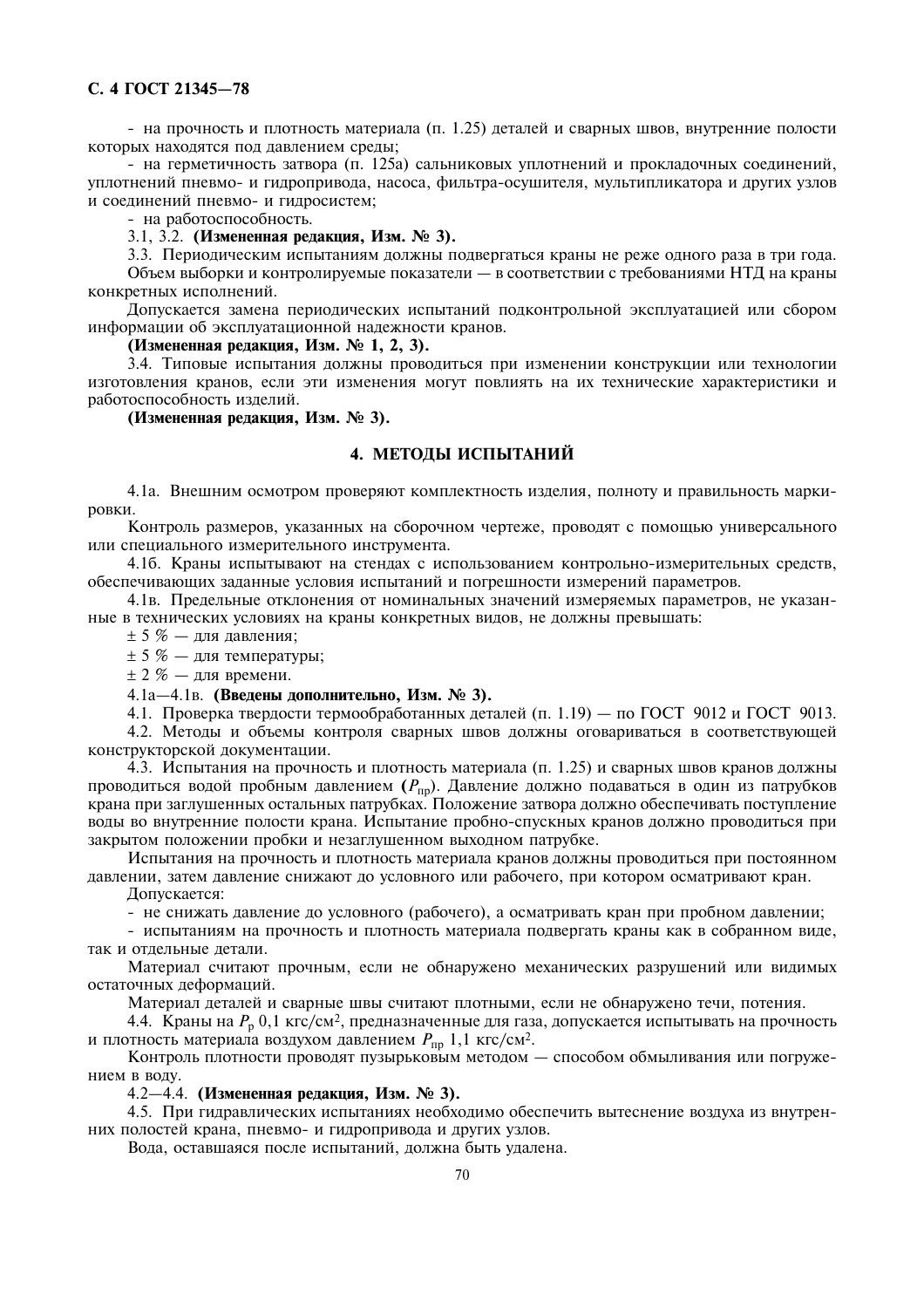4.6. Испытание на прочность и плотность материала и сварных швов пневмо- и гидроприводов, гидроприставок, насосов, фильтроосушителей, мультипликаторов и других узлов пневмо- и гидросистем должно проводиться водой или другой жидкостью давлением  $P_{\text{nn}}$ .

4.7. Испытание на прочность и плотность материала и сварных швов рубашек обогрева или охлаждения корпусов кранов должно проводиться водой давлением, указанным в рабочих чертежах.

4.8. Испытания на герметичность прокладочных соединений и сальниковых уплотнений следует проводить подачей воды давлением  $P_y$  или  $P_p$  во входной патрубок при положении затвора, обеспечивающем попадание воды в корпус, и заглушенных остальных патрубках.

Прокладочные соединения и сальниковые уплотнения считают герметичными, если не обнаружено течи. Метод контроля - визуальный.

4.9. Испытания на герметичность в затворе проводят в соответствии с методами, указанными в технических условиях на краны конкретных видов.

#### 4.7-4.9. (Измененная редакция, Изм. № 3).

4.10. Краны на  $P_p$  менее 0,4 кгс/см<sup>2</sup> на герметичность затвора, прокладочных соединений и сальниковых уплотнений должны быть испытаны давлением 0,5 кгс/см<sup>2</sup>.

4.11. Краны, предназначенные для газообразных взрывоопасных, легковоспламеняющихся и токсичных сред, по требованию потребителя должны дополнительно испытываться на плотность сварных швов, герметичность затвора и сальниковых уплотнений давлением воздуха, равным рабочему  $P_p$ , но не более 6 кгс/см<sup>2</sup>.

Испытания проводят по программе предприятия-изготовителя. Объемы испытаний должны соответствовать указанным в табл. 3.

Таблица 3

| Условный проход $D_v$ , мм | Количество испытуемых образцов                |
|----------------------------|-----------------------------------------------|
| До 40                      | 0,1 % от годового выпуска, но не менее 10 шт. |
| Св. 40 до 300 включ.       | 0,2 % от годового выпуска, но не менее 6 шт.  |
| $\approx 300 \times 700$ » | 0,2 % от годового выпуска, но не менее 3 шт.  |
| $\approx 700$              | 0,2 % от годового выпуска, но не менее 2 шт.  |

Результаты испытаний кранов одного условного прохода могут быть распространены на другие краны, аналогичные по конструкции и технологии изготовления.

4.12. Детали, в которых пропуск среды или «потение» через металл, выявленные при испытании, исправлены заваркой, должны быть повторно подвергнуты испытаниям по пп. 4.3, 4.4 и 4.11.

4.13. Гидравлические испытания конусных кранов на  $P_v$  до 1,6 МПа (16 кгс/см<sup>2</sup>) включительно на плотность, герметичность затвора, прокладочных соединений и сальниковых уплотнений допускается проводить давлением  $P_{\text{TD}}$ .

4.14, 4.15. (Исключены, Изм. № 3).

4.16. Испытание на герметичность уплотнений пневмо- и гидропривода, насоса, фильтра-осушителя, мультипликатора и других узлов и соединений пневмо- и гидросистем следует проводить давлением  $P_{v}$  или  $P_{p}$ .

4.17. При испытании на работоспособность кранов с ручным приводом следует провести:

- один цикл «открыто-закрыто» при отсутствии давления.

Испытание допускается проводить при сборке крана;

- один цикл «открыто-закрыто» при одностороннем давлении воды на пробку  $P_v$  или  $P_p$  или заданном максимальном перепаде давления.

4.18. При испытании на работоспособность кранов с приводом необходимо провести с помощью последнего:

- два цикла «открыто-закрыто» при отсутствии давления на пробку;

- два цикла «открыто-закрыто» при одностороннем давлении воды на пробку  $P_{v}$  или  $P_{p}$  или заданном перепаде давления.

Для кранов с пневмоприводом - по два цикла «открыто-закрыто» при максимальном и минимальном давлении управляющей среды и при одностороннем давлении  $P_v$  или  $P_p$  или заданном максимальном перепаде давления.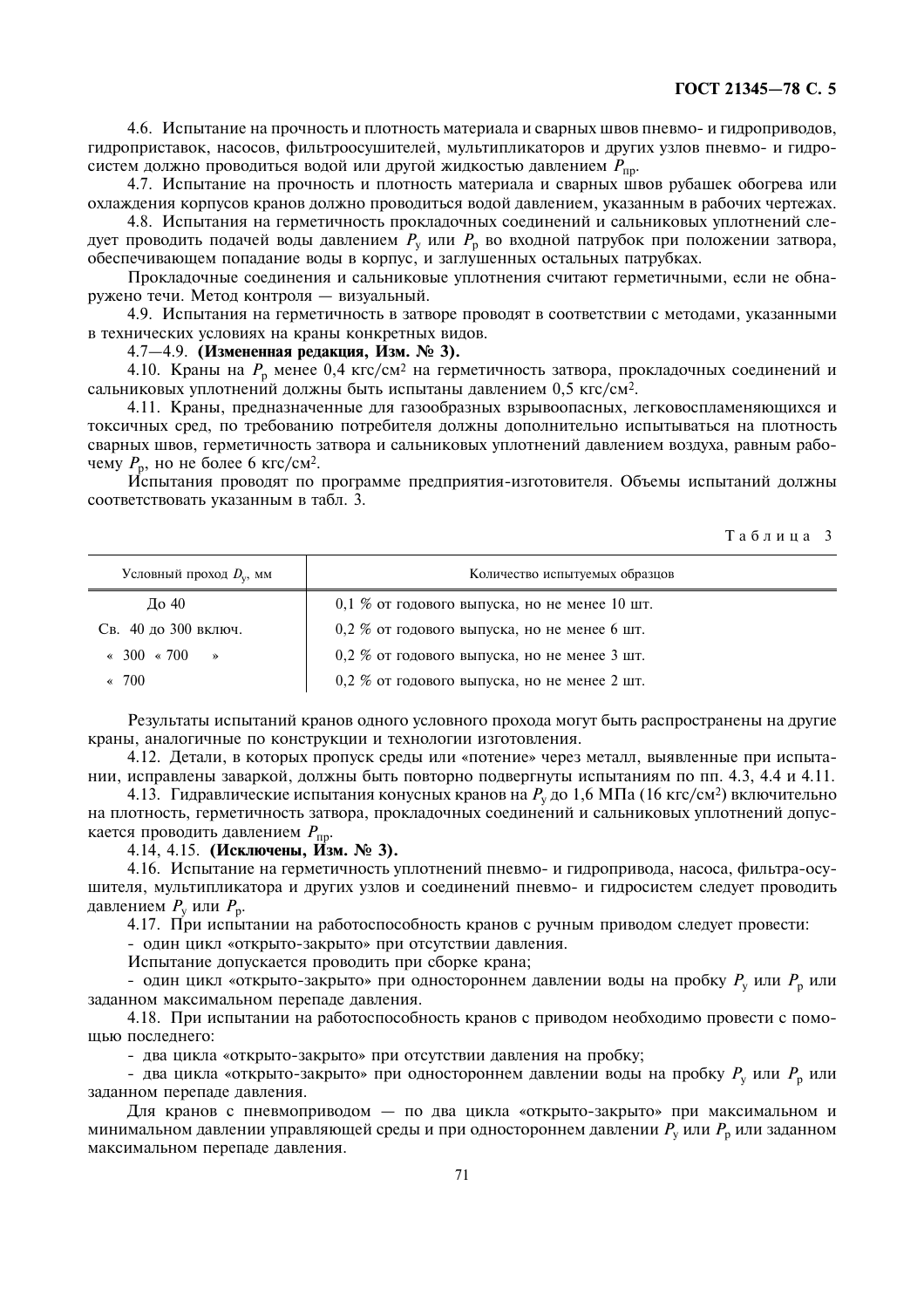4.19. При испытании на работоспособность кранов с дублирующим устройством необходимо произвести поворот пробки на 15° при одностороннем давлении на пробку.

# 4.17-4.19. (Измененная редакция, Изм. № 3).

4.20. (Исключен, Изм. № 3).

4.21. Контроль массы следует проводить в соответствии с методами, указанными в технических условиях на краны конкретных видов.

(Введен дополнительно, Изм. № 3).

# 5. МАРКИРОВКА, УПАКОВКА, ТРАНСПОРТИРОВАНИЕ И ХРАНЕНИЕ

5.1. Маркировка и отличительная окраска кранов — по ГОСТ 4666 и НТД.

- 5.2. Краны должны быть подвергнуты консервации по ГОСТ 9.014 и НТД.
- 5.1, 5.2. (Измененная редакция, Изм. № 1).

5.3. Краны с условными проходами  $D_v$  до 200 мм включительно должны быть упакованы в тару по ГОСТ 2991 или ГОСТ 10198 или контейнеры. Упаковка должна обеспечивать защиту кранов от повреждений во время перевозок транспортом всех видов и хранения.

#### (Измененная редакция, Изм. № 3).

5.4. Пробки кранов должны быть установлены в положение «открыто».

5.5. При упаковке допускается снимать с кранов маховики, ручки, редукторы, приводы и упаковывать в ту же или другую тару. В этом случае привод должен иметь соответствующую маркировку, облегчающую его сборку с краном.

5.6. Маркировка транспортной тары - по ГОСТ 14192.

5.7. Краны  $D_v$  свыше 200 мм в тару не упаковывают, а устанавливают на прочном основании (поддоне), при этом краны должны быть надежно закреплены, внутренние полости предохранены от загрязнений, а привалочные поверхности и навесные устройства - от повреждений.

#### (Измененная редакция, Изм. № 3).

5.8. Допускается транспортирование кранов без упаковки в тару, а также без установки на основании, при этом установка кранов на транспортные средства должна исключать возможность ударов их друг от друга, внутренние поверхности должны быть предохранены от загрязнений, а привалочные поверхности и навесные устройства - от повреждений.

5.9. Условия транспортирования и хранения кранов с электроприводом - 4 (Ж2), остальные -7 (Ж1) по ГОСТ 15150, если другие не указаны в технических условиях на краны конкретных видов.

# (Измененная редакция, Изм. № 3).

5.10. Краны перевозят транспортом всех видов в соответствии с правилами перевозок грузов, действующими на транспорте данного вида.

(Введен дополнительно, Изм. № 1).